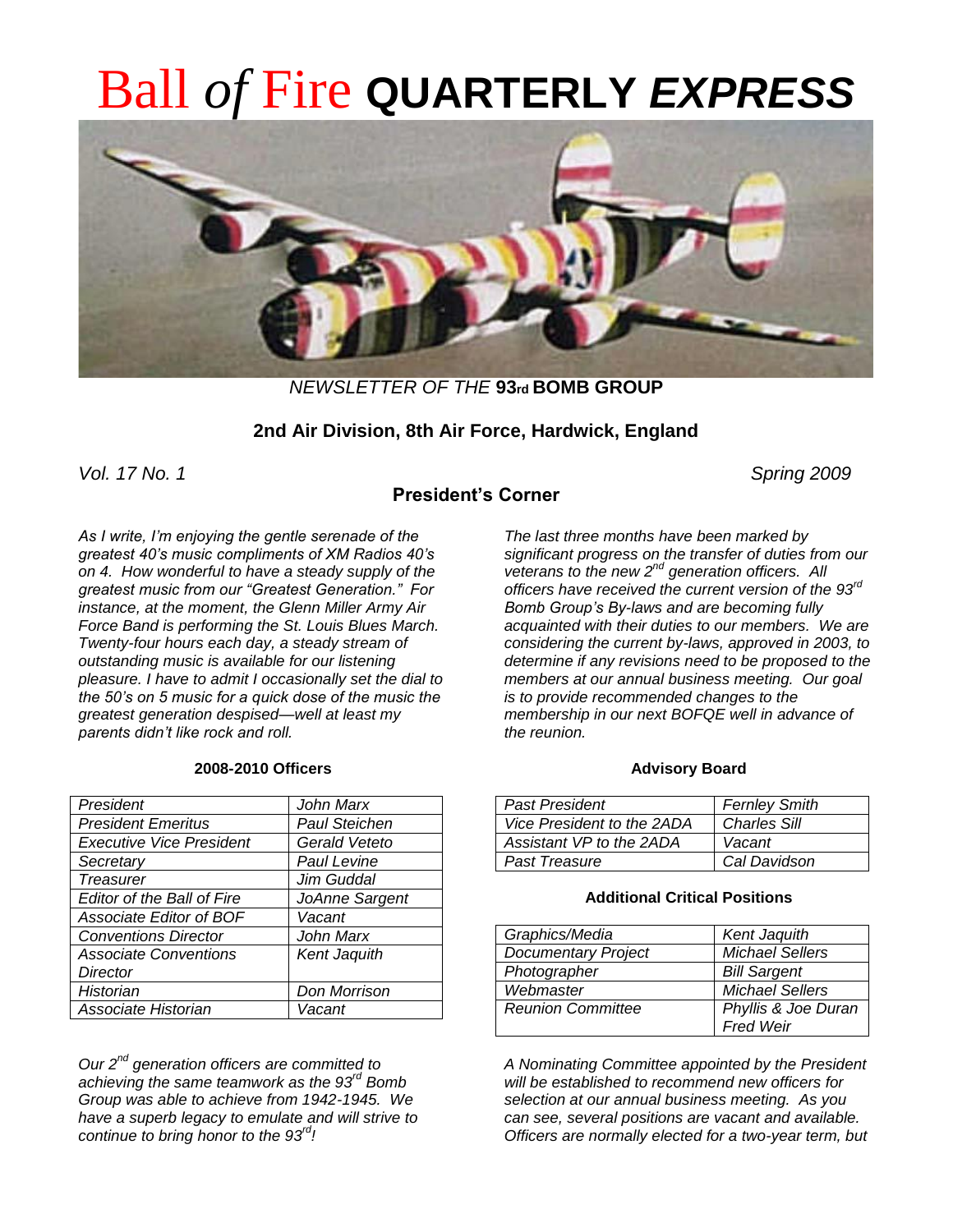*any of the current officers who cannot continue for the 2nd year may resign creating additional vacancies. The Nominating Committee consists of three active members, two being veterans of WWII and one from the next generation. If you are interested in serving on the Nominating Committee, contact me or let one of the other officer's know.*

*Our web page provides a high quality of information about our activities. Several new items recently posted are the photos from our 2008 Dallas Reunion and the current version of our by-laws. Michael Sellers is exploring newly available technology to further enhance the experience of our web page visitors. We believe the web page is one of the best tools available to the 2nd generation to "carry on the traditions and memories of the 93rd Bomb Group". I recommend you visit the web page and see some of the recent changes. The address is:*  **[www.93rdbombardmentgroup.com](http://www.93rdbombardmentgroup.com/)**

*The 2009 Reunion takes place in Shreveport, LA and Barksdale AFB in October 2009. Our theme is "Back to the Beginning." The details are not finalized as of this writing but should be soon. Check the web page for the itinerary, registration forms, and hotel information in the weeks to come. The next issue of the BOFQE will contain all of the information to register. Barksdale is home to the Eighth Air Force Museum and one of the few remaining B-24s in the world. The "Louisiana Belle II" is a J model and is on static display along with many other historic aircraft flown by the United States over the last 75 years. This reunion promises to be an outstanding experience. Make plans to attend and renew your old friendships and make some new ones. The reunion dates are October 22 – October 26.*

*John Marx, President*

#### **Treasurer's Notes**

#### **\*\*Scuttlebutt for fellow 93rd BG Vet's and Next Generations\*\***

*If Stars and Stripes were written today, what words would they use to describe key events, emergencies, recognition of important people, a new Spam© product and putting out the call for someone in need.* 

*Well, here's the "skinny"! The event is the 93rd reunion in October. The new product, by the grace of you visionary Vet's is "next generations" beginning to manage the 93rd Association to carry on your LEGACY. The important person for purpose of this article is the dues collector, "yours truly". The need is the 93rd!*

*Now, I can't say we have an emergency, because the 93rd has a great crew keeping the engines running and we will have a few bucks for the next shindig.*  **What is needed is "gas" to make it to the next destination and back***. And, that's where yaw'l come* 

*in. (Sorry, I can't offer a free lunch).* 

*As your new treasurer, my job is to keep track of the "green" and pay the bills.* **Your job as a member of this prestigious outfit is to keep us solvent by keeping up with your dues, \$25 for 2009***. If you have lost track of whether you're up to date,* **here's my deal***! Send me \$25 for 2009 and throw in a \$20 donation for the new 93rd Window in Savannah to cover any past dues. Your 93rd BG Association became a 501(c)(3) Non Profit in 2007 and you can take a tax deduction.*

*When you send your check, tell me what new words you came home with after the war was over. (Nice words only that can be published).* 

*Jim Guddal, Treasurer*

**Thanks! With your support, the 93rd will keep flying!!**

#### **2nd Air Division Association Reunion**

*.*

*year. Veterans can also join at no cost. The Heritage League needs all the interested members it can get. Further information can be found at: [www.heritageleague.org](http://www.heritageleague.org/)*

*Charles Sill, 93rd Group VP, 2ADA*

*The reunion will be September 3-7 2009 at the Westin O'Hare, Chicago (Rosemont), Illinois. This may be the last reunion of the 2ADA. The Legacy Continuation Plan adopted by the 2ADA calls for continuing support for the Memorial Library, Norwich and the Mighty 8th Heritage Museum to come from the Heritage League of the 2ADA. I urge all the 93rd's second and third generation members to join the Heritage League. Cost is a reasonable \$15 per*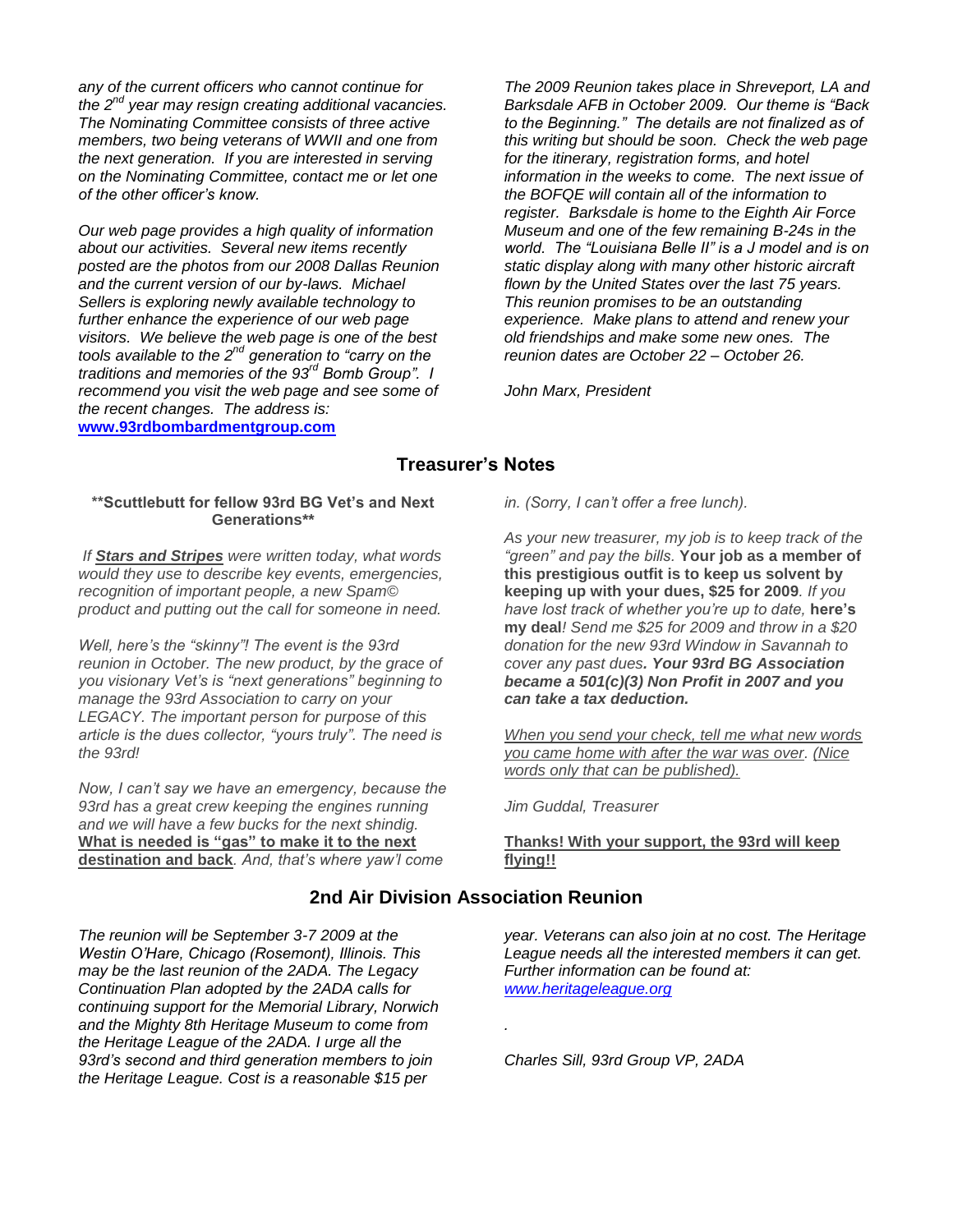# **Update on 93rd BG Photo History Book**

*After working with Turner Publishing for several years on the 93rd BG Photo History, they had decided to cancel the book. Turner is in the process of returning all deposits at this time. I have heard that some people have already received their refunds. In the event you have moved since ordering the book,* 

*Michael Sellers is still actively working on his documentary "A Hero's Reunion". Back in the fall of '08 he successfully documented the Collings Foundation and survived a flight in their B-17 from Columbia, SC to Savannah, GA. While in Savannah he swung by the Mighty Eighth Air Force Museum. He documented the grounds and had a wonderful interview with Dr. Walt Brown, M.D. the president of the museum and E.G. Shuler, Jr. (Lt. Gen., USAF, Ret.). Mr. Shuler was one of the founding fathers of the museum and Michael was at the right place at the right time to score an interview! During the holidays, Michael began work on a new portion of his documentary. He visited local schools in Jefferson* 



#### **Above the Clouds: the Story of an American Entrepreneur, Wayne Baker**

*Founder of Freedom Arms, Inc., and Many Other Ventures*

*Most of us live on this earth bound by ideas and rules imposed on our minds by others or ourselves. My father lives his life above the clouds where nothing is impossible and where he sees endless possibilities. He never lets fear or doubt stop him from trying out new ideas. My father once said, "I've been able to invent a lot of things because no one ever told me I* 

*please contact Dina at 1 (800) 788-3350. I have already started discussions with another publisher of Military books. In the event that it works out, I will update everyone through the Newsletter.*

*Don Morrison, Historian*

# **A Hero's Reunion Documentary**

*City, MO and interviewed high school teacher Lonnie Schneider who teaches U.S. history and middle school teacher Myra M. Eickmeyer who teaches U.S. Government. The focus is trying to understand how in depth educational institutions today teach students about WWII and if it's enough. Will the younger generations even know what happened 30 years from now? In the summer Michael and his wife Suzanne plan to take a European trip. A stop in Norwich is on the schedule! More update in the next issue. Continue to check out the website for the documentary [\(www.aherosreunion.com\)](http://www.aherosreunion.com/) and also visit [www.93rdbombardmentgroup.com.](http://www.93rdbombardmentgroup.com/) New photos of the Dallas '08 reunion have been posted.*

*couldn't. There was no one around to tell me it was impossible." He takes the impossible and makes it possible. And where is Mom in all of this? She is the co-pilot sitting right beside him where she has always been, helping to keep the flight as smooth as possible.* 

*Christine Wilshaw, daughter*

#### **Lt. Col. Edward "Red" Weir**

*Down to Two Feet Altitude is an eyewitness account of the early U.S. Army Air Corps heavy bomber campaign over Europe and North Africa in WWII, as told through the eyes of a B-24 Liberator bomber navigator, Edward "Red" Weir, who faithfully logged entries into his personal war diary between 1942 – 1943, documenting his 25 combat missions. His last mission was the daring low-level raid on Hitler's "gas station," the huge oil refinery complex at Ploesti, Romania, on August 1st, 1943.* 

*That raid holds the distinction to this day of being one of the most highly decorated single battles, per capita, of all the branches of U.S. military service in the nation's history of warfare.*

*James A. Wells*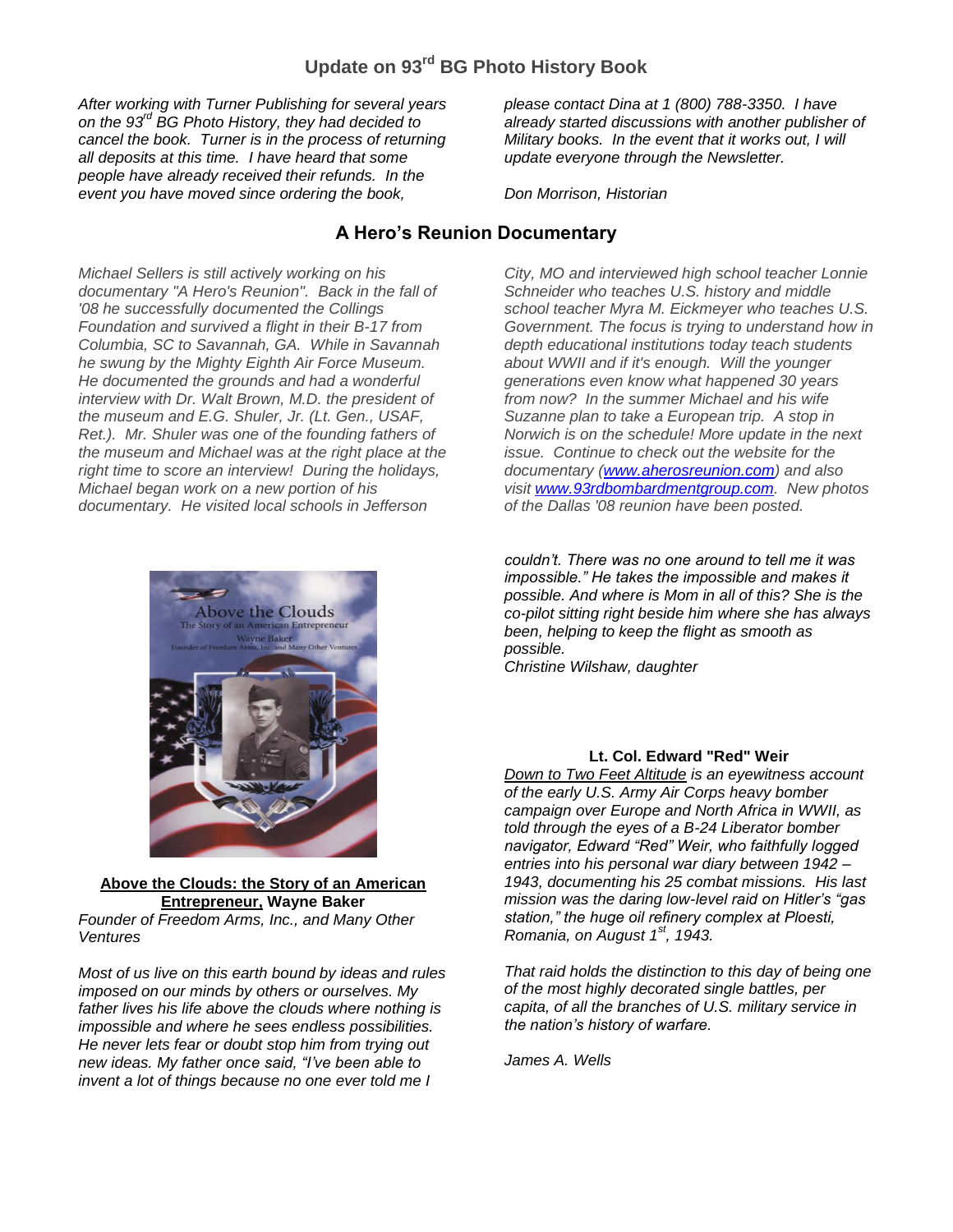# **Stained Glass Memorial Project for the 8th AF Museum in Savannah**

*This project is to honor the memories of our 93rd Airmen. The total cost of this project is \$15,000 for the 3 Stained Glass Elements, including the Top Cathedral shaped window above the door and 2 separate panels in the upper portion of the new fiberglass door.*

# **Memorial Project Update**

*On December 8, 2008, I visited the 8th Air Force Museum in Savannah. There I met with Brenda Elmgren, Chief Admin. Officer, Dr. Brown was unable to attend due to his ongoing battle with melanoma. Brenda confirmed that the new window and door were on hand and were scheduled to be installed in February.*

*As soon as this installation of the door and window are completed Aurora Glass will take precise final dimensions necessary to build a separate frame required to hold the stained glass securely. We then met with John Erickson, of Aurora Glass, at his studio and saw some of the excellent work they do along with the final outline of our own window. The scheduled time for Aurora to actually build the stained glass window is about three months. At this point, the 93rd must make a second \$5,000 payment to the museum. A final step of installation is planned to meet strict structural conformity required by the museum. When the museum accepts the window, we will receive notice, along with actual photos, at which time our final payment of \$5,000 will be due. Currently, this completion is expected around July, 2009.*

*While visiting, I was given a brief tour of the soon to be completed Fighting Sam exhibit and was greatly impressed with the technology allowing a visitor to actually have a "hands on" experience of an actual bombing run/the kids are going to LOVE this and so will the vets.*

*If you have not yet made your contribution to this beautiful memorial stained glass window honoring our 93rd vets, please give what you can, so that we can meet our obligations to the museum in a true 93rd Bomb Group fashion.*

*One final note, Dr. Brown's condition has required the museum to appoint a new Director, but typical of Dr. Brown, he has agreed to stay on as Vice President of the museum's top priority projects, which include "Fighting Sam", 93rd window, and B-17 installation. Please say a prayer for this gracious gentleman, who has ALWAYS been a great friend of the 93rd and certainly has done a wonderful job as President of the museum.*

*Fernley Smith, Past President*

# **Memorial Project Financial Update**

*Hello Fellow 93rd BG Assoc. Members, Family and Friends,*

*The 93rd Stained Glass Project is humming along and progressing nicely at the 8th AF Museum in Savannah, Ga. I understand the Second phase of the project which includes the Door and the exterior tempered glass will be installed the week of March 23rd. We will be making our second payment to the museum in the amount of \$6000. Thus far, our 93rd BG Veterans, Families and Friends have donated approximately \$8770 to date.*

*The entire project will cost……………. \$15,000 Payments made so far…………………. \$8,650 (including the \$6000 we will be paying for the door and exterior stained glass)*

**Net payments due for final phase…....\$6350**  *We are most grateful to those who have made a contribution, no matter how small or benevolent. When the stained glass project is complete and* 

*ready for installation, we will make sure each person who donated will be inscribed in a nicely bound book and acknowledge those they are honoring. I would ask if any 93rd member or friend who have not made a contribution thus far, to please do so (no matter how small or large),* **the 93rd BG would be most grateful.** *This project is memorializing what every proud 93rd BG man contributed to the Victory in Europe May 8th, 1945 which put an end to the tyranny of the Nazi regime, for which the modern world is forever grateful. Please find it in your hearts to donate whatever you can.*

*On behalf of all of the 93rd BG Association and its most cherished veterans, family members and friends, I wish each and every one of you good health, happiness, and peace.*

*Paul Levine, Secretary*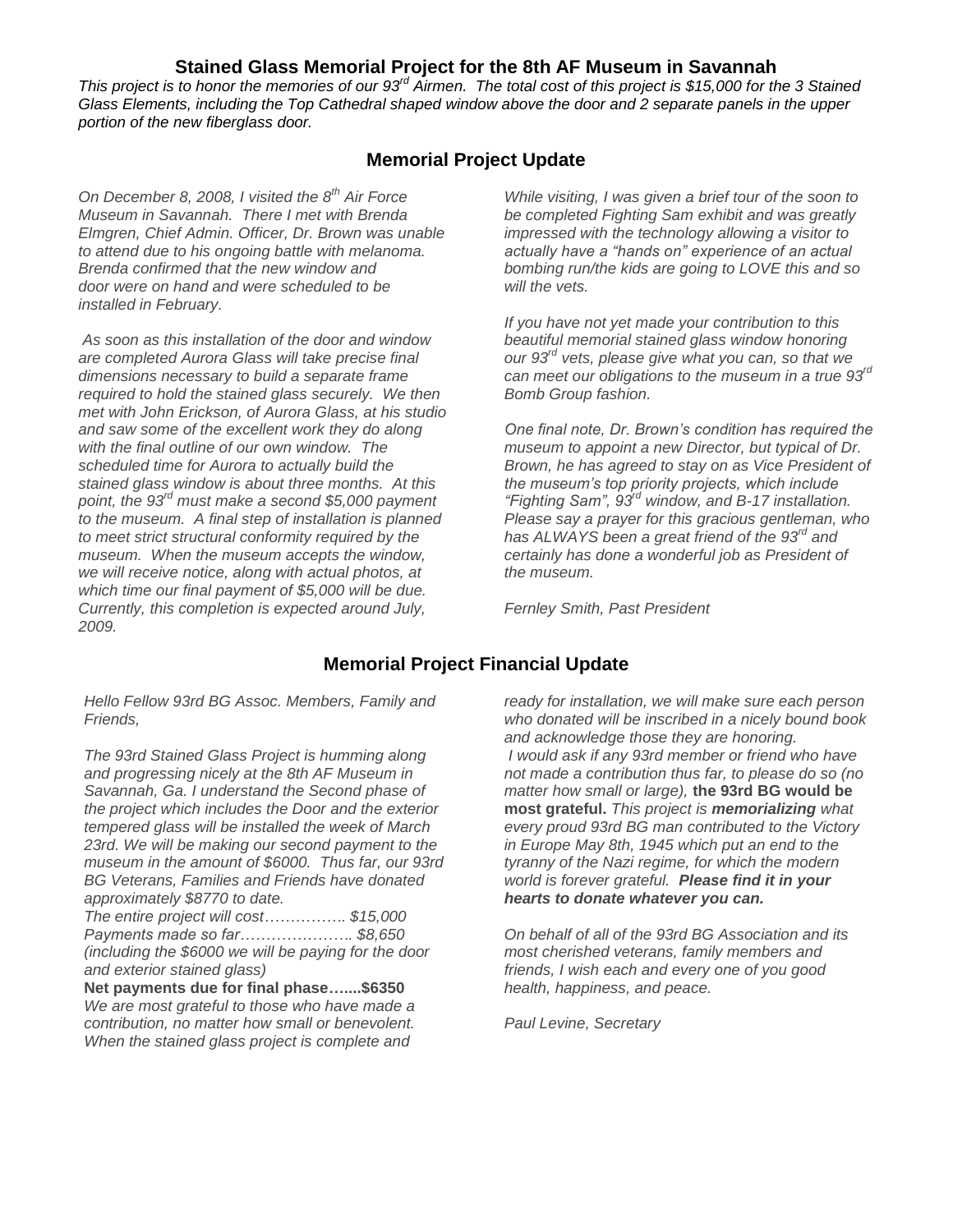

# 93rd Bomb Group 2008 Stained Glass Memorial Project

*I* want to do my part to provide a lasting memory of the 93<sup>rd</sup> Bomb Group through a contribution to the Stained Glass Memorial Project at the Mighty Eighth Air Force Museum.

| Name                                                                                                                                                                            |                                                                              |                                                                  |
|---------------------------------------------------------------------------------------------------------------------------------------------------------------------------------|------------------------------------------------------------------------------|------------------------------------------------------------------|
| Address                                                                                                                                                                         |                                                                              |                                                                  |
| City                                                                                                                                                                            | State                                                                        | Zip                                                              |
| Phone                                                                                                                                                                           |                                                                              | <b>UNIVARIANAINAINA</b>                                          |
| <b>Method of Payment</b>                                                                                                                                                        |                                                                              |                                                                  |
|                                                                                                                                                                                 | Check (enclosed)                                                             |                                                                  |
|                                                                                                                                                                                 | Debit/Credit Card<br>Visa<br>Mastercard<br>Discover Card<br>American Express | <b>Credit Card Number</b><br><b>Expiration Date</b><br>Signature |
| I would like my debit/credit card charged for my donation:<br>deducted all in one payment of \$<br>deducted in equal payments of \$ each month for a<br>total of \$<br>Mail to: |                                                                              |                                                                  |
| <b>Stained Glass Memorial Donation</b><br><b>Mighty Eighth Air Force Museum</b><br>PO Box 1992<br>Savannah, GA 31402                                                            |                                                                              |                                                                  |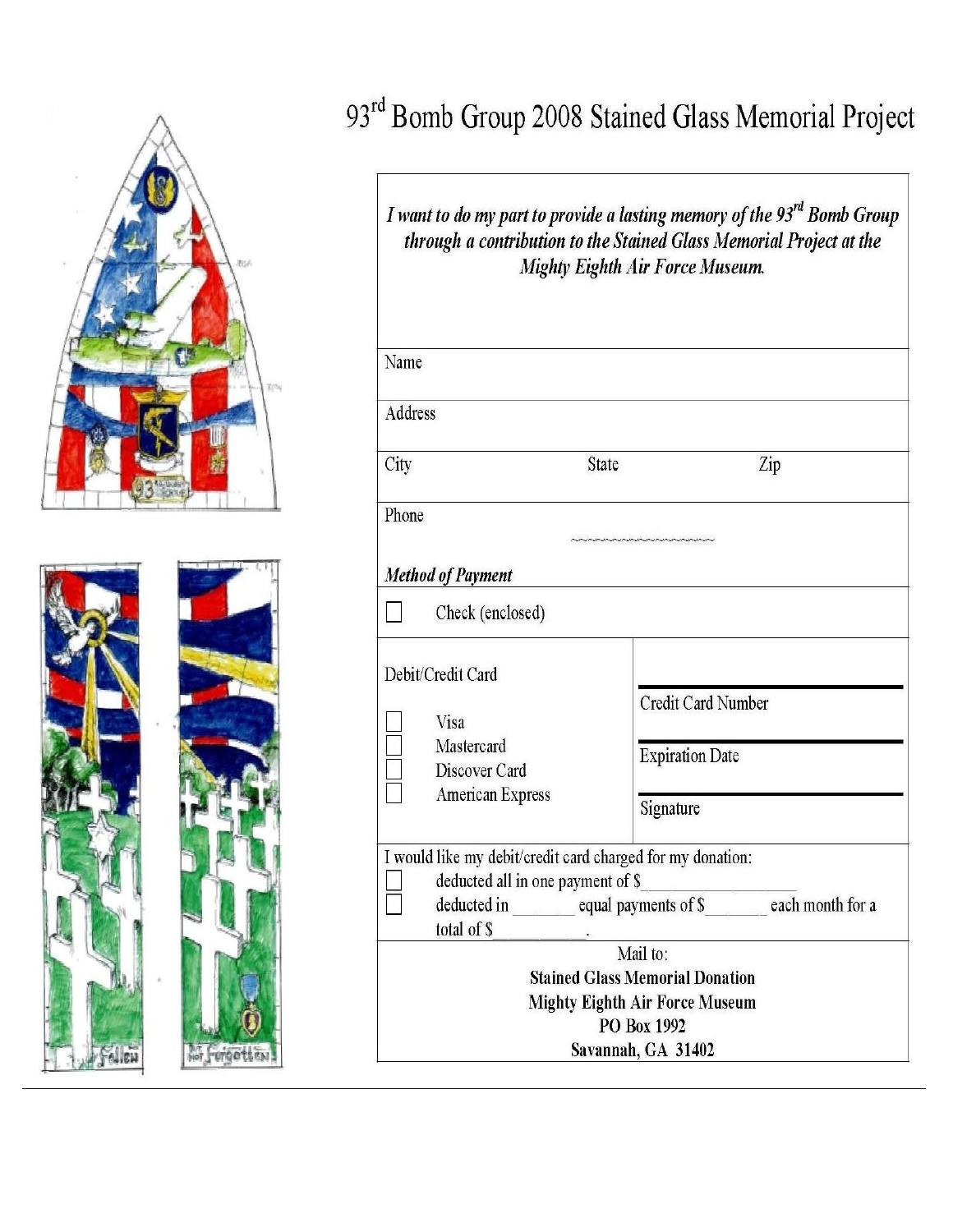# **Folded Wings**

#### **Lt Col (Ret) Edward "Red" Weir**

*Lt Col (Ret) Edward "Red" Weir, WWII veteran of the 93rd Bombardment Group and participant in the great bombing raid over Ploesti, Romania in 1943, passed peacefully into the next life on the afternoon of February 9th, 2009, in Denton, TX, after a recent illness. A memorial service was held in Denton and he was interred at the National Cemetery in El Paso, TX.* 

*We were grateful to have him with us at the Dallas 08 reunion. He was truly one of the best and will greatly missed, but never forgotten.*



#### **Bob McKeever**

*Bob McKeever, an original 93rder from Barksdale days, was one of the many crew chiefs who kept us flying. He made one trip to Africa on detached service to the 389th Bomb Group as their ground personnel had not yet arrived. His last ship was 204 I, an H model, which completed 50 missions without an abort, had over 100 missions to her credit and when the war ended carried Bob home.* 

*Bob was the secretary in the early years of the Bomb Group Reunions. Cal Davidson met Bob at one of their first gatherings in Savannah. Bob was a very friendly, easy going, laid back person with a friendly disposition and was highly regarded by all. Everyone liked and got along with Bob like two peas in a pod.* 

*Cal Davidson*

### **Peggy Stewart**

*Margaret (Peggy) O'Mara Stewart of Millburn, NJ and wife of Cal Stewart served with the American Red Cross during 1944-1945. Her first overseas post was with the 93rd at Hardwick, Norwich, England. She later served with air and ground units on the Continent. Cal and Peggy had three children - Suzanne, Sally Ann, and Scott and five grandchildren. Peg loved the 93rd BG Association and we all loved her and she will be greatly missed.*